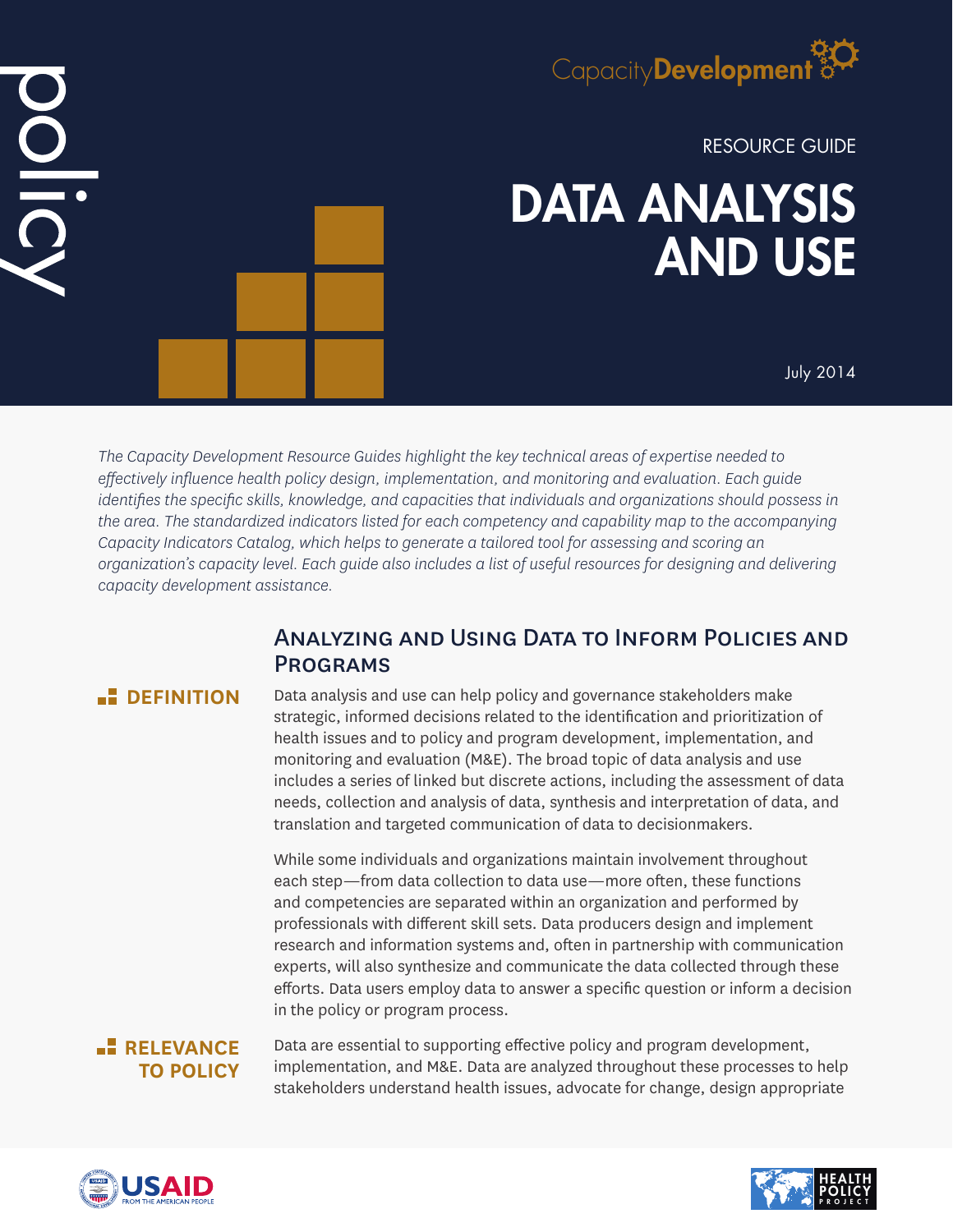strategies, prioritize interventions, and develop and amend action plans. It is important that data be continuously fed back into the policy development process to ensure that decisions are being made based on the most current evidence.

Successful use of data in health policy is achieved when evidence-based information is considered and applied to the process of policy and program design, advocacy, policy dialogue, planning, resource allocation, and program review or improvement. Communication and dissemination (printing and distributing reports) of information is often necessary to facilitate data use, but it is not sufficient to ensure the information will actually be used to inform decisions or actions.

## **KEY CAPABILITIES**

Individuals, institutions, and the health system must have the capacity and supporting structures to regularly gather, analyze, interpret, share, store, and use data. At the individual level, while the level of skill required depends on the person's role, all policy stakeholders benefit from the ability to analyze and interpret data and translate and distill complex data into useful evidence to support the efforts of policymakers, program managers, and advocates. Such competencies help (1) advocates understand the underlying data and promote action, (2) policymakers to lead the discourse on health issues and guide implementation, (3) planners and managers to make and implement program and service delivery decisions, and (4) stakeholders such as journalists and citizen watchdog organizations to monitor accountability. Institutions must have mechanisms to regularly produce high-quality data (e.g., on health trends, service delivery, expenditures, impact) and policies and procedures that support the synthesis and use of data and ensure the flow of information throughout the health system (Foreit et al., 2006). High-functioning systems will facilitate data access, synthesis, sharing, and use across stakeholders and engender coordination and collaboration between all actors contributing data to the system.

## **PERFORMANCE IDEAL**

#### **High capacity for data analysis and use includes being able to**

- Regularly demand data as a part of the decision-making process
- Synthesize, communicate, interpret, and facilitate the use of data to support program review and planning, policy dialogue, advocacy and policy development, resource allocation, and program management, implementation, and improvement
- Collaborate and coordinate across sectors and among individuals and organizations to ensure that data are of high quality and trusted by potential data users

At the highest performance level, data analysis and use efforts respond directly to the information needs of data users and consumers and directly address stated policy and program questions.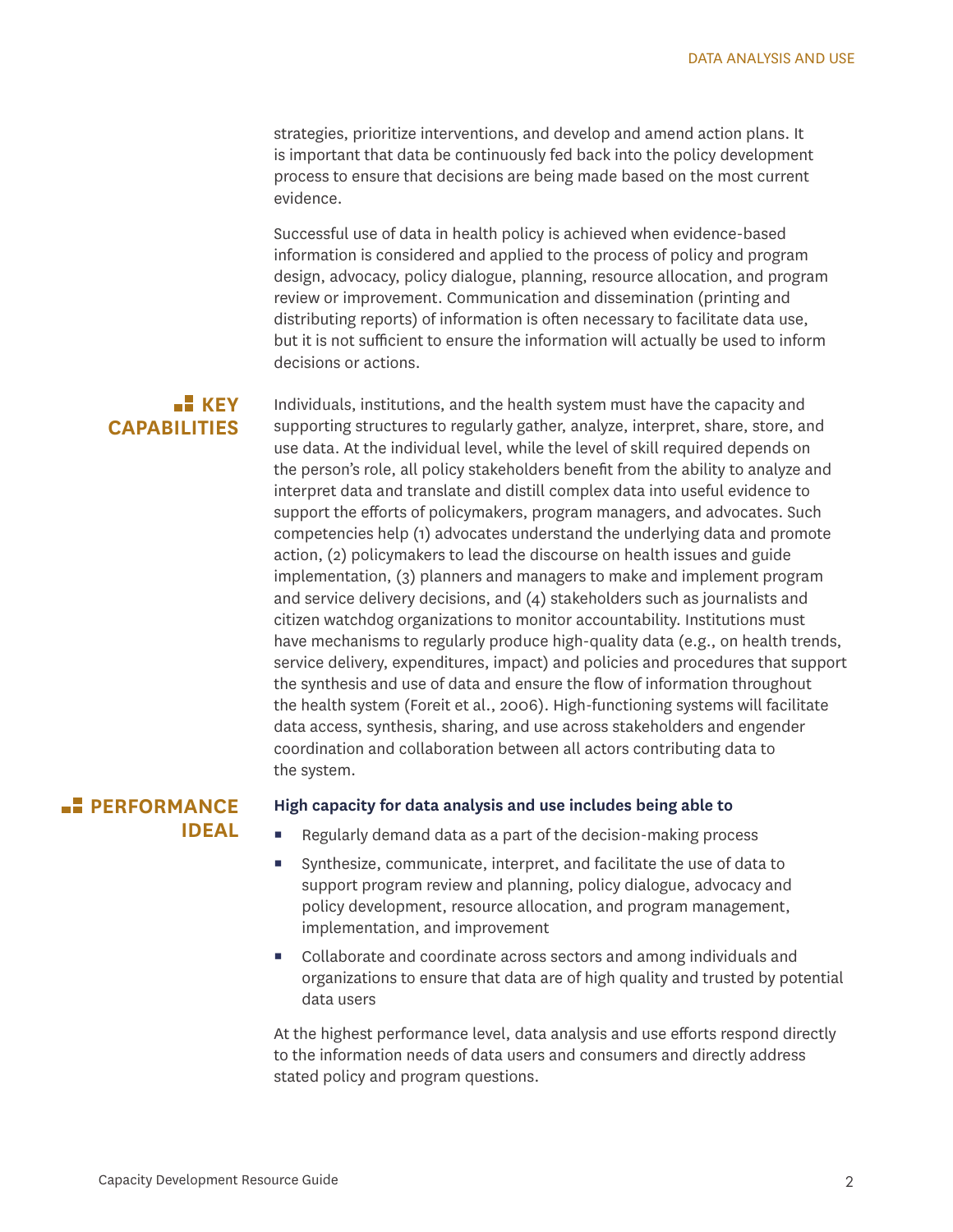# individual competencies

#### **KNOWLEDGE OF**

| Information needed by policymakers, and appropriate materials and channels to<br>deliver the information                                                                                                                                                                                                                                                                                    | DAU1  |
|---------------------------------------------------------------------------------------------------------------------------------------------------------------------------------------------------------------------------------------------------------------------------------------------------------------------------------------------------------------------------------------------|-------|
| How programs are implemented and the link between policy development, policy<br>implementation, and programs                                                                                                                                                                                                                                                                                | DAU5  |
| Stages in the policy and advocacy processes at which data are most useful, and<br>approaches to integrate and facilitate data use                                                                                                                                                                                                                                                           | DAU6  |
| Different reliable data sources, the quality of those data, and their potential<br>application to decisions at different levels of the health system                                                                                                                                                                                                                                        | DAU7  |
| Technology, tools, and models for data analysis, and the types of information that can<br>be generated with each                                                                                                                                                                                                                                                                            | DAU8  |
| And, if applying a model                                                                                                                                                                                                                                                                                                                                                                    |       |
| Demography and the proximate determinants of changes in health status for the<br>specific public health-related issue being addressed (e.g., determinants of fertility,<br>risk of HIV transmission, malaria, or diarrheal disease)                                                                                                                                                         | DAU16 |
| Data required for the model, limitations of the data, and how to obtain the data                                                                                                                                                                                                                                                                                                            | DAU17 |
|                                                                                                                                                                                                                                                                                                                                                                                             |       |
| <b>SKILLS TO BE ABLE TO</b>                                                                                                                                                                                                                                                                                                                                                                 |       |
| Interpret data at a level relevant to his/her role                                                                                                                                                                                                                                                                                                                                          | DAU10 |
| Identify potential target audiences or users of data (national level policymakers,<br>advocates, technical specialists, citizen groups, etc.)                                                                                                                                                                                                                                               | DAU12 |
| Identify and prioritize upcoming decisions and questions from policymakers, program<br>managers, and planners about policies and programs that can be informed by data                                                                                                                                                                                                                      | DAU13 |
| Compile and analyze data from different sources to apply to specific questions and<br>decisions in the policy process                                                                                                                                                                                                                                                                       | DAU9  |
| Analyze data using a variety of tools and methodologies, such as modeling,<br>geographic information systems, cost-effectiveness analyses, and triangulation of data<br>(at the end of this section, see a more detailed description of specific competencies<br>required to apply models, and also see related capacity resource guides, such as<br>Policy Analysis, Health Finance, etc.) | DAU11 |
| Synthesize data into understandable and actionable narrative and graphical forms for<br>different target audiences                                                                                                                                                                                                                                                                          | DAU2  |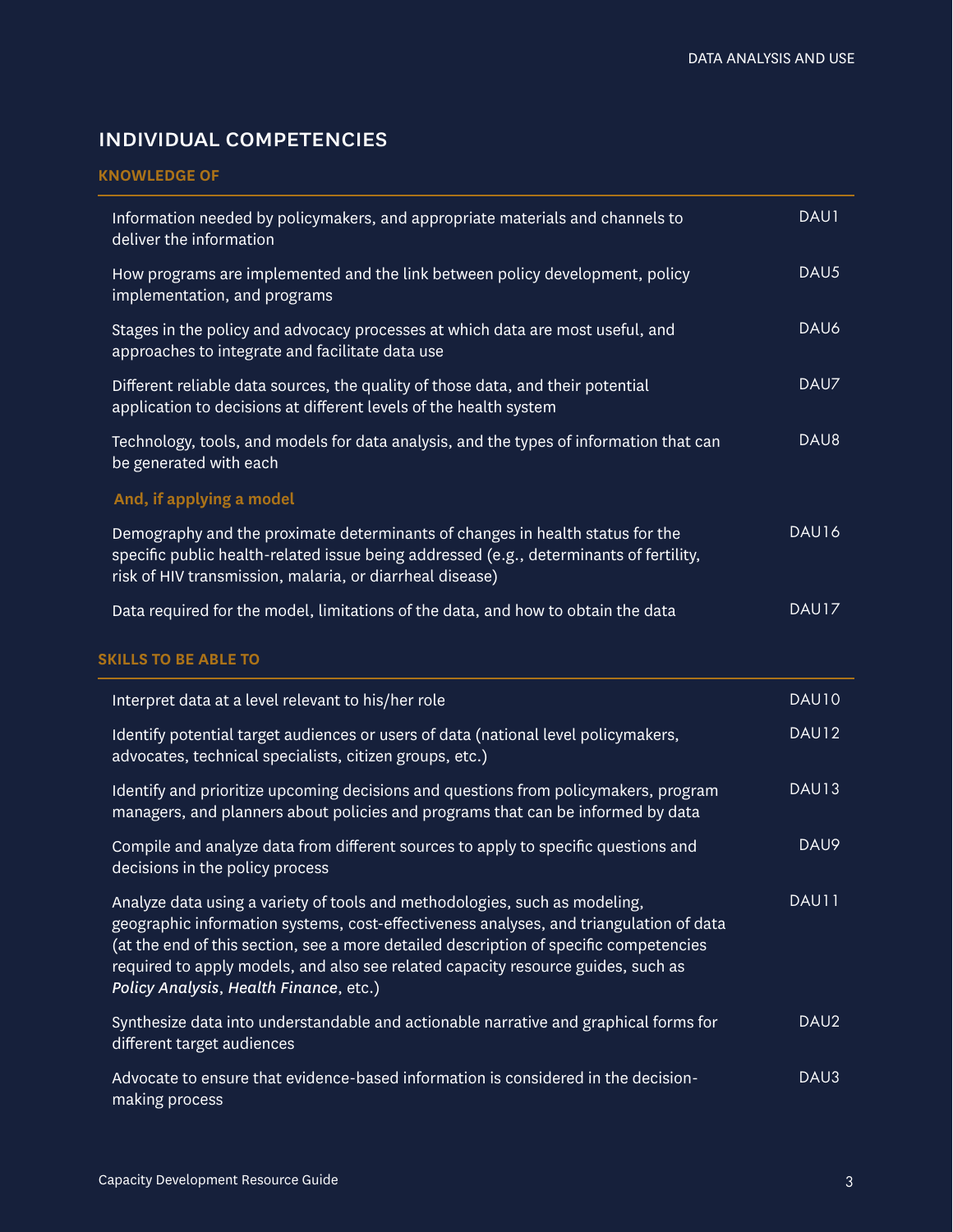### **SKILLS TO BE ABLE TO (CONTINUED)**

| Facilitate the use of information at different points in the policy process                                                                       | DAU4              |
|---------------------------------------------------------------------------------------------------------------------------------------------------|-------------------|
| Engage stakeholders in the interpretation of analyses to extract the meaning of these<br>data for programs and policies                           | DAU14             |
| Facilitate discussion of the results of data analyses and application of data to the<br>decision-making process                                   | DAU15             |
| And, if applying a model                                                                                                                          |                   |
| Compile data from various sources to use as inputs into the model                                                                                 | DAU18             |
| Manipulate Excel spreadsheets and other quantitative software to revise model inputs<br>and generate model outputs                                | DAU19             |
| Interpret model outputs to extract meaning and key findings for different target<br>audiences in a specific context                               | DAU <sub>20</sub> |
| Develop compelling messages and visual presentations for different audiences using<br>the key findings generated through application of the model | DAU21             |

# organizational capabilities

### **TECHNICAL ABILITY TO**

| Ensure strong data quality systems are in place and functioning                                                                                                                                                                     | DAU32             |
|-------------------------------------------------------------------------------------------------------------------------------------------------------------------------------------------------------------------------------------|-------------------|
| Routinely identify stakeholders and target audiences for evidence-based information<br>and analyze their position for potential support for or opposition to the specific policy<br>or program issue the organization is addressing | DAU25             |
| Ensure that the appropriate data users and producers are regularly participating in the<br>collection, analysis, and use of data through working groups, advisory meetings, data<br>and program review, and research/program teams  | DAU34             |
| Advocate for dedicated funds for data demand and use activities                                                                                                                                                                     | DAU <sub>23</sub> |
| Ensure systematic communication of data analysis findings through a variety of<br>communication channels (e.g., media) (also see the Policy Dialogue resource guide)                                                                | DAU27             |
| Facilitate the use of information at different points in the policy process                                                                                                                                                         | DAU24             |
| Promote demand for data among stakeholders by brokering access to data and<br>information for stakeholders that do not have access                                                                                                  | DAU39             |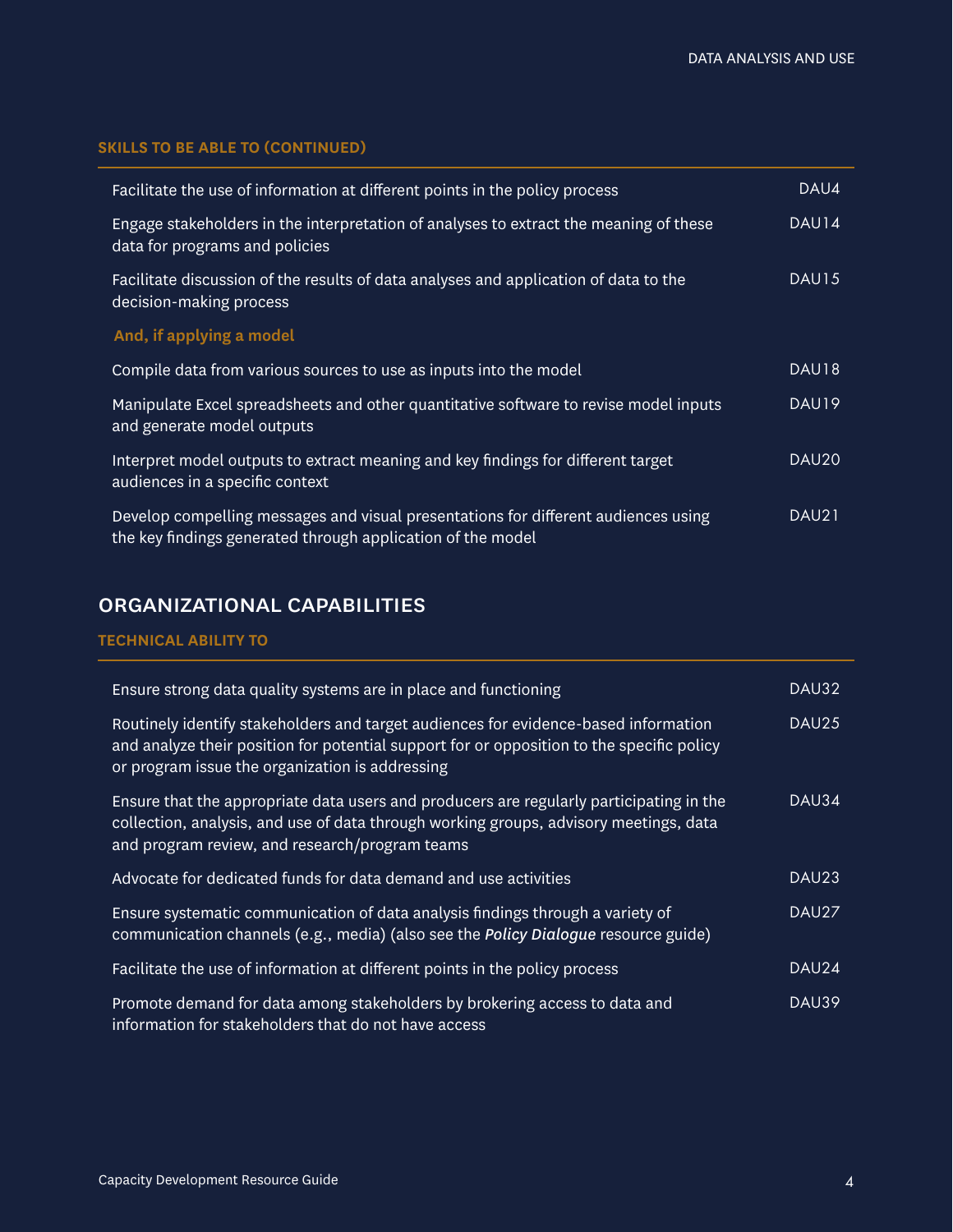### **RELATIONAL ABILITY TO**

| Promote demand for data among stakeholders by demonstrating the utility and<br>effectiveness of using data/evidence to inform advocacy work and decision making in<br>the policy process                                                   | DAU22           |
|--------------------------------------------------------------------------------------------------------------------------------------------------------------------------------------------------------------------------------------------|-----------------|
| Maintain constructive links with various stakeholders (communities, decisionmakers,<br>civil society organizations) from different sectors (health, labor, economic, youth and<br>sport, human rights, gender, women, military, education) | <b>DAU40</b>    |
| Promote demand for data by building the capacity of others to access and<br>analyze data                                                                                                                                                   | DAU41           |
| Help organizations identify their data needs                                                                                                                                                                                               | DAU38           |
| Increase demand for data among stakeholders by providing easily understandable,<br>available, accessible, and useful data                                                                                                                  | DAU26           |
| ORGANIZATIONAL OPERATIONS AND MANAGEMENT TO SUPPORT                                                                                                                                                                                        |                 |
| Designation of human resources specifically for data collection and analysis (e.g.,<br>establishing data or strengthening statistical units inside ministries or programs and<br>including relevant responsibilities in job descriptions)  | DAU28           |
| Dedicated resources (staff, time, money) to support data analysis and use                                                                                                                                                                  | DAU29           |
| Systems to collect, analyze, and synthesize data                                                                                                                                                                                           | <b>DAU30</b>    |
| Institutionalized and high-functioning data analysis and use procedures, policies, and<br>mechanisms                                                                                                                                       | DAU31,<br>DAU32 |
| ■ Organizational procedures for producing, managing, and sharing and reviewing<br>data, including a robust feedback mechanism                                                                                                              | DAU33           |
| Engagement of data users and producers in research, advocacy, planning, data<br>analysis and use, policy monitoring, and data and program reviews                                                                                          | DAU34           |
| Supportive supervision tools and approaches for strengthening the use of data<br>within an organization and its projects                                                                                                                   | DAU35           |
| Capacity-building/training opportunities that involve both data users and data<br>Ξ<br>producers in data analysis and use                                                                                                                  | DAU36           |
| Routine use of reliable data and information in advocacy activities, policy<br>development, resource allocation decision making, and program management and<br>improvement                                                                 | DAU37           |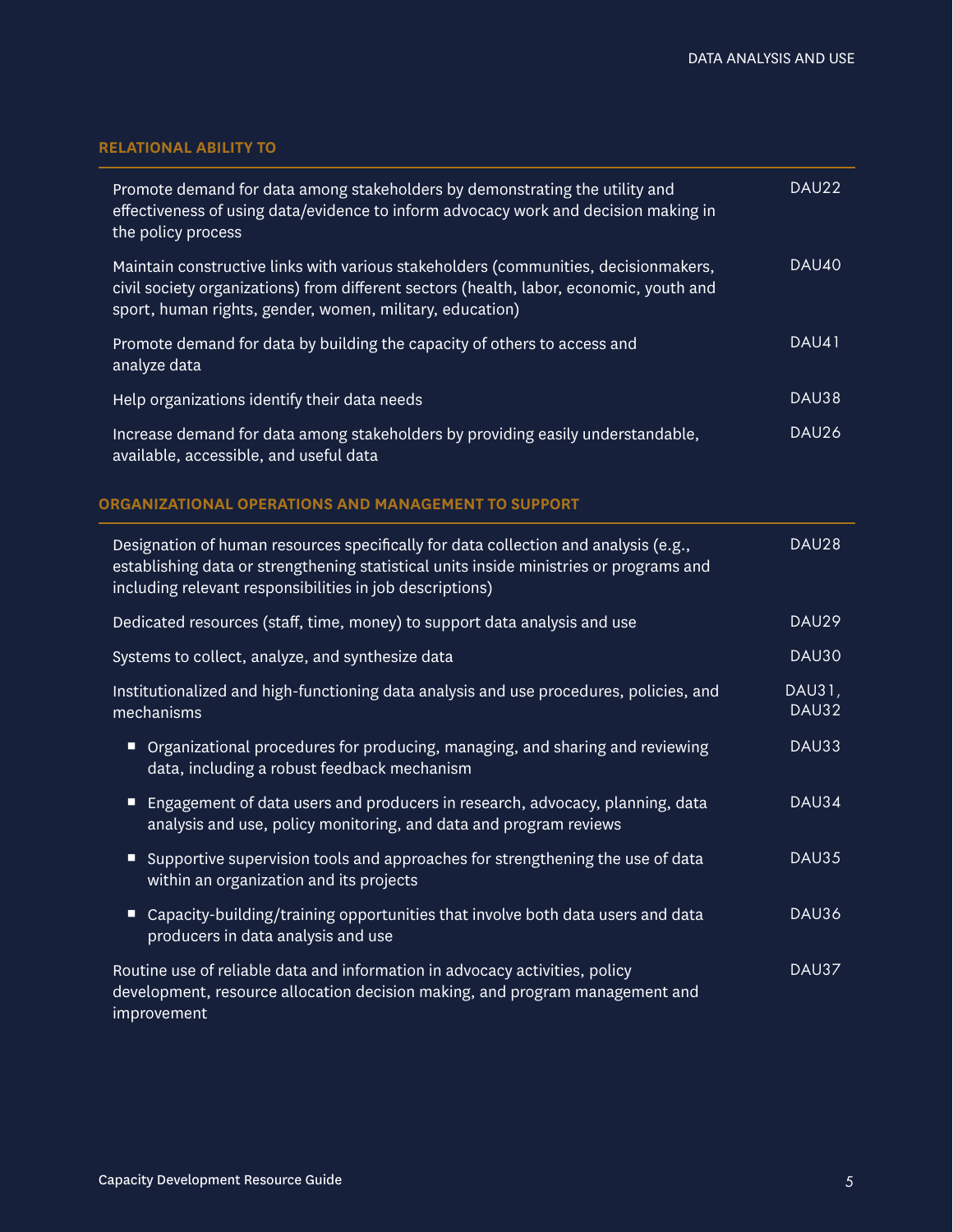#### **In the ideal, the following would exist:**

- A robust and inter-operable information system that allows for streamlined collection, analysis, and communication of data, including routinely collected service statistics and surveillance data and non-routine sources of information, such as special studies and operations research
- A systematic strategic planning process that includes the development of a research agenda to define and respond to questions of interest to data users
- Opportunities and mechanisms for convening data users and producers regularly to discuss policies and programs, review relevant data, and generate demand for data to inform specific decisions
- Data and information regularly shared in appropriate formats with appropriate audiences
- National systems, guidelines, and protocols for registering new research, communicating findings, and storing, accessing, and sharing data

 Conduct training on data analysis and use and feeding data into the policy process for government institutions, civil society, marginalized groups, etc.

- Conduct training on modeling approaches
- Conduct training on communicating and advocating with data
- **Facilitate workshops on the development and implementation of policy** monitoring plans
- **Provide experiential learning opportunities to analyze and use different** sources of data to
	- Identify questions of interest and upcoming decisions in the policy and program environment
	- Identify information needs
	- Develop data analysis protocols and methodologies
	- Strengthen the organization's data demand and use infrastructure through institutionalized guidance, change management, and individual skills

**ILLUSTRATIVE CAPACITY-STRENGTHENING ACTIVITIES**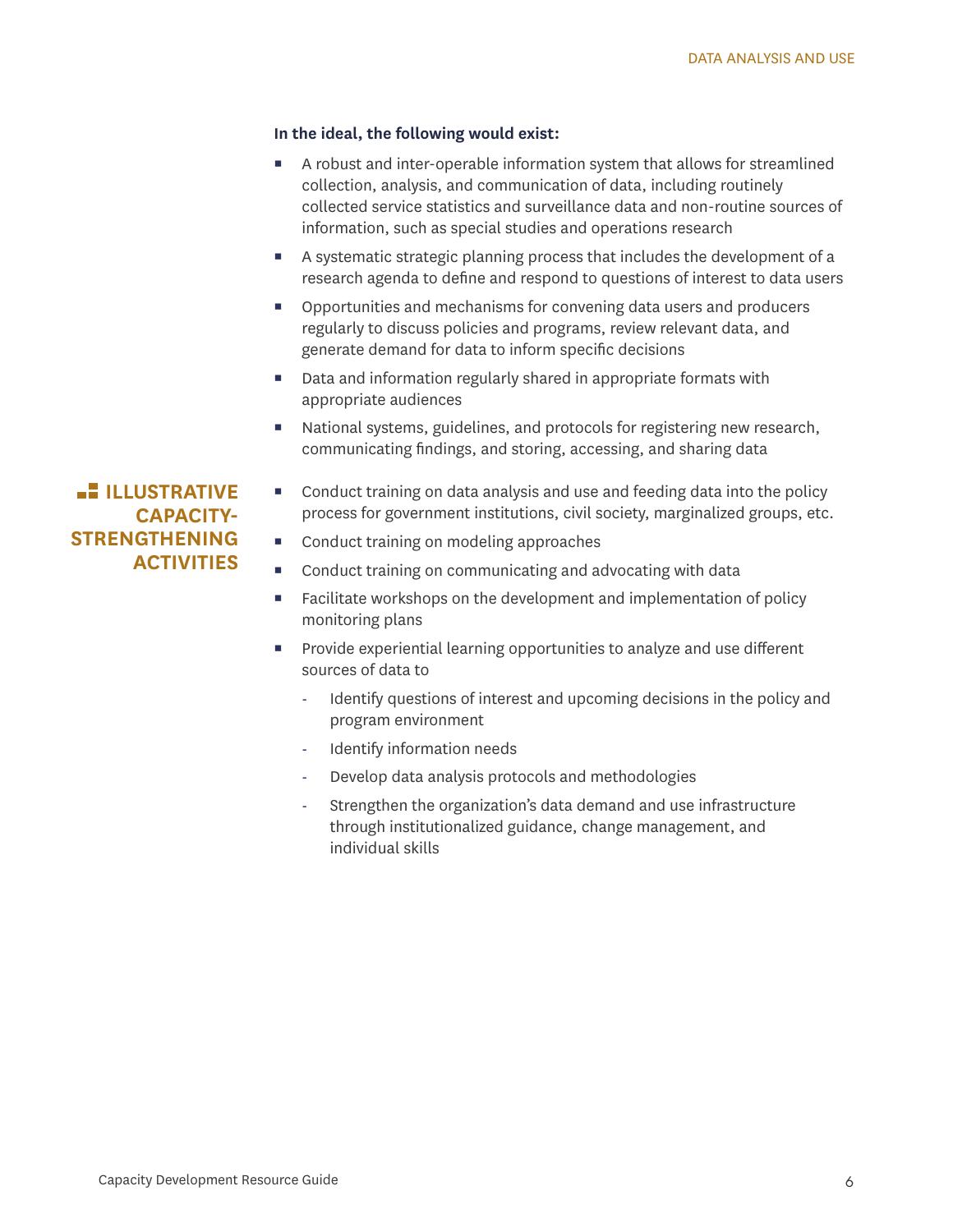**RESOURCES** Foreit, K., S. Moreland, and A. LaFond. 2006. "Data Demand and Information Use in the Health Sector: Conceptual Framework." Chapel Hill, NC: MEASURE Evaluation. Available at: http:// www.cpc.unc.edu/measure/publications/ms-06-16a.

> Judice, N. 2011. *Seven Steps to Use Routine Information to Improve HIV/AIDS Programs: A Guide for HIV/AIDS Program Managers and Providers.* Chapel Hill, NC: MEASURE Evaluation. Available at: http://www.cpc.unc.edu/measure/publications/ms-09-38.

K4Health. 2013. "USAID Global Health E-Learning Center." Washington, DC: United States Agency for International Development (USAID). Relevant e-courses include Data Quality, Data Use for Program Managers, and Demographic and Health Surveys: Data Use. Available at: http:// www.globalhealthlearning.org/courses.

MEASURE Evaluation. 2011. *Data Demand and Use Concepts and Tools: A Training Tool Kit.* Chapel Hill, NC: MEASURE Evaluation. Available at: http://www.cpc.unc.edu/measure/tools/ data-demand-use/data-demand-and-use-training-resources/data-demand-use-concepts-tools/datademand-and-use-3-day-training-materials.html.

MEASURE Evaluation. 2011. "Strengthening an Organization's Capacity to Demand and Use Data." Chapel Hill, NC: MEASURE Evaluation. Available at: http://www.cpc.unc.edu/measure/ publications/fs-11-43.

Measuring, Learning, and Evaluation Project. 2013. "Measuring Success Toolkit: Using Data for Health Program Planning, Monitoring and Evaluation." Chapel Hill, NC: Urban Reproductive Health Initiative. Available at: http://toolkits.urbanreproductivehealth.org/toolkits/measuring-success.

Nutley, T . 2012. *Improving Data Use in Decision Making: An Intervention to Strengthen Health Systems.* Chapel Hill, NC: MEASURE Evaluation. Available at: http://www.cpc.unc.edu/ measure/publications/sr-12-73.